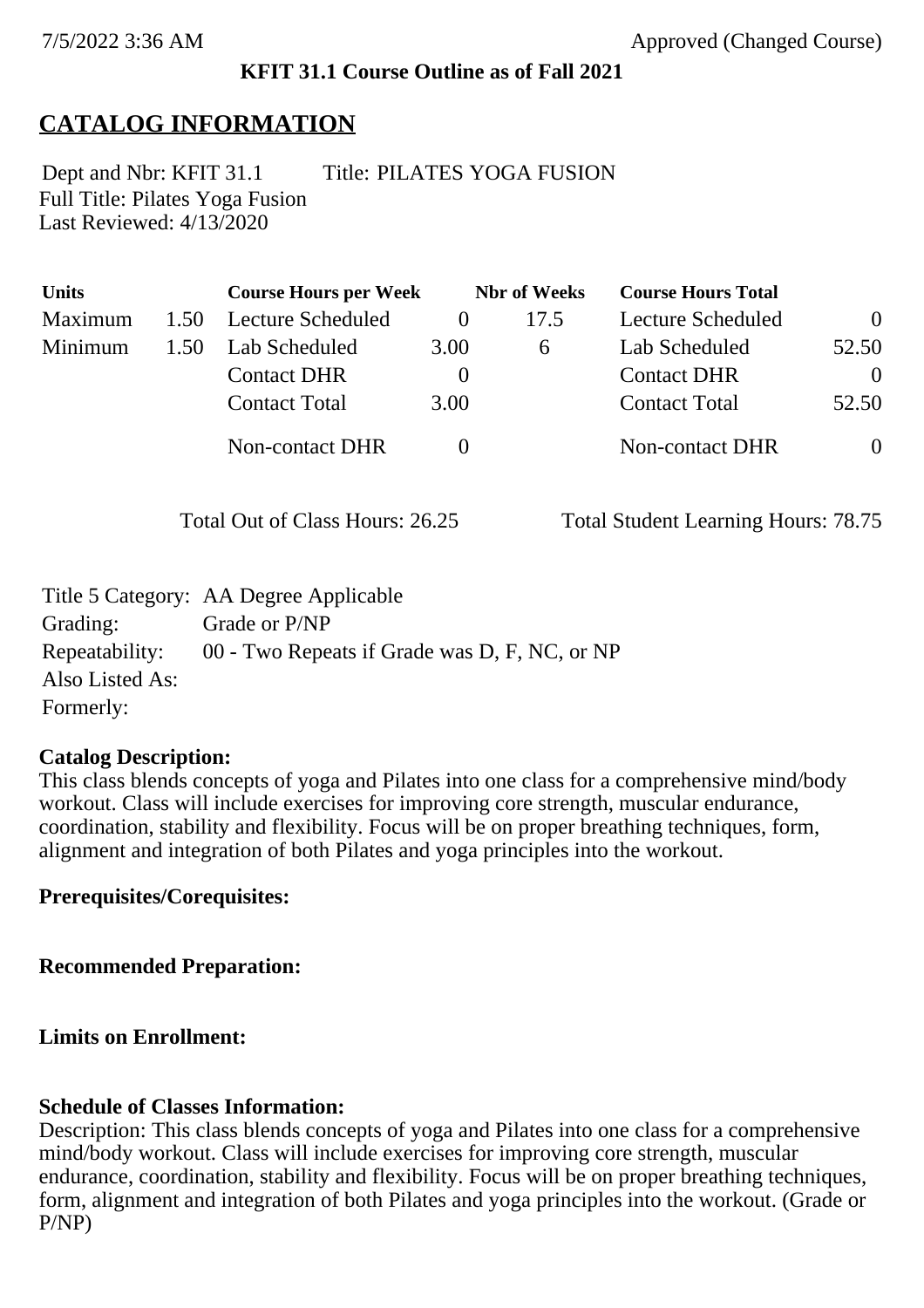# **ARTICULATION, MAJOR, and CERTIFICATION INFORMATION:**

| <b>AS Degree:</b><br><b>CSU GE:</b> | <b>Area</b><br><b>Transfer Area</b>          |  |           | Effective:<br>Effective: | Inactive:<br>Inactive: |
|-------------------------------------|----------------------------------------------|--|-----------|--------------------------|------------------------|
| <b>IGETC:</b>                       | <b>Transfer Area</b>                         |  |           | Effective:               | Inactive:              |
|                                     | <b>CSU Transfer:</b> Transferable Effective: |  | Fall 2013 | Inactive:                |                        |
|                                     | <b>UC Transfer:</b> Transferable Effective:  |  | Fall 2013 | Inactive:                |                        |

**CID:**

## **Certificate/Major Applicable:**

[Both Certificate and Major Applicable](SR_ClassCheck.aspx?CourseKey=KFIT31.1)

## **COURSE CONTENT**

## **Student Learning Outcomes:**

Upon completion of the course, students will be able to:

- 1. Create a personal yoga and pilates blended exercise routine based on goals and fitness level.
- 2. Demonstrate proper form, stability, kinesthetic awareness, fluidity, and breathing during yoga and pilates exercises.

## **Objectives:**

Students will be able to:

- 1. Identify the core principles of Pilates and yoga.
- 2. Identify muscles and fitness components worked to specific pilates exercises and yoga asanas.
- 3. Demonstrate kinesthetic awareness, proper form, proprioception, stability, core endurance and strength while performing Pilates and yoga exercises.
- 4. Demonstrate proper breathing techniques integrated with movement.
- 5. Identify personal fitness goals.
- 6. Perform exercises using appropriate modifications and progressions for current ability and proper use of equipment.
- 7. Create a personal yoga and pilates blended workout routine.
- 8. Integrate stress management techniques into daily life.

## **Topics and Scope:**

- I. Principles of Pilates-Based Exercise
	- A. Breathing
	- B. Centering
	- C. Concentration
	- D. Control
	- E. Precision
	- F. Flow and efficiency of movement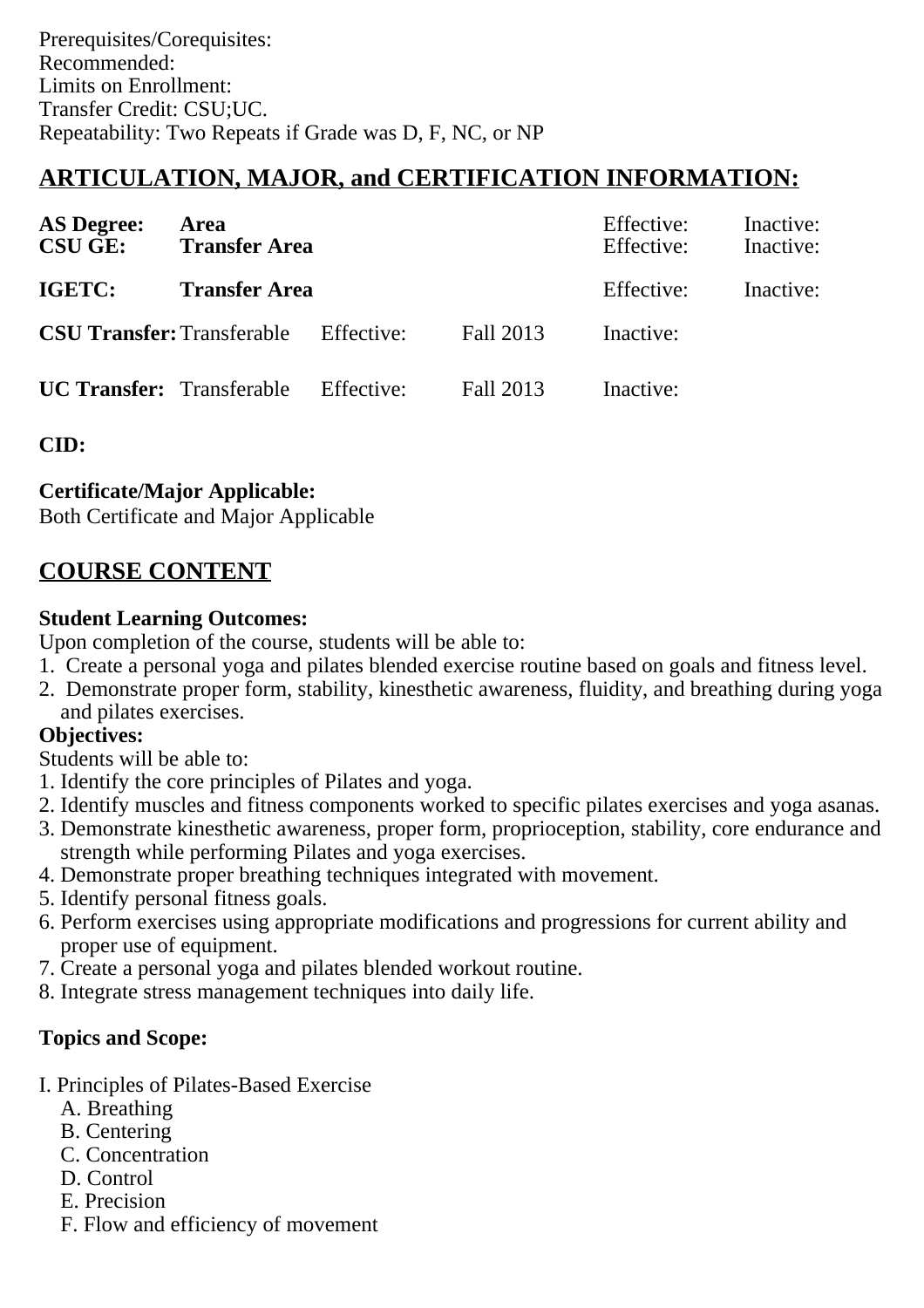- G. Use of equipment for Pilates mat exercises
- H. Body awareness
- I. Connection of mind and body
- II. Principles of Yoga
	- A. Relaxation
	- B. Mental detachment
	- C. Integration of breathing
	- D. Intention
	- E. Anchoring and rooting
	- F. Extension and elongation
	- G. Connection of mind and body
	- H. Alignment
	- I. Balance
- III. Anatomy, Alignment, and Fitness Components
	- A. Neutral pelvic and spine position
	- B. Kinesthetic awareness
	- C. Proprioception
	- D. Core endurance, strength and balance
	- E. Core muscles groups used in Pilates and yoga
	- F. Recruitment of deep pelvic/abdominal musculature
	- G. Scapular release (neutral placement)
	- H. Balance and alignment
	- I. Breath integration for exercises or poses
- IV. Goals and Objectives of Pilates and Yoga
	- A. Assessment of current personal fitness levels
	- B. Develop personal fitness goals
	- C. Analyzing fitness progress
	- D. Modifications and progression for various levels of fitness
	- E. Personal program or sequence
- V. Stress Management Techniques
	- A. Meditation
	- B. Imagery and visualization
	- C. Exercise and stress reduction
	- D. Journaling
	- E. Progressive relaxation
	- F. Deep breathing

## **Assignment:**

Students are expected to spend an additional one and one-half hours per week outside of class completing one or more of the following assignments:

- 1. Written personal goals (1 page)
- 2. Weekly journal
- 3. Analysis of personal progress (1-2 per semester)
- 4. Personal yoga and Pilates program
- 5. Skill performance examination of proper techniques of yoga and Pilates exercises
- 6. One to three exam(s) and/or quiz(zes)

# **Methods of Evaluation/Basis of Grade:**